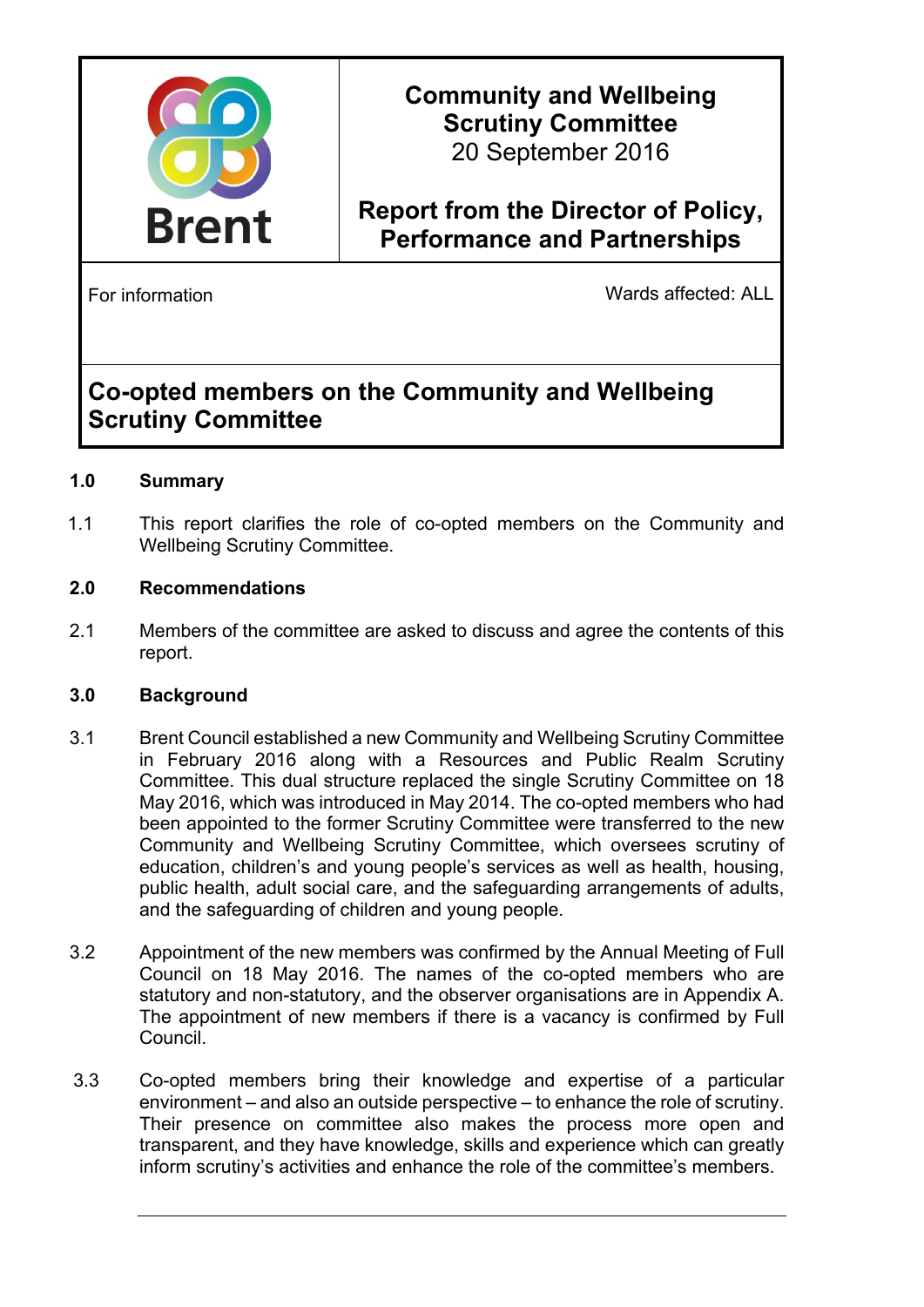- 3.4 The single Scrutiny Committee had statutory co-opted members whose role was transferred to the Community and Wellbeing Scrutiny committee. The Community and Wellbeing Scrutiny Committee has four statutory voting coopted members. By law, there is a requirement to involve specific statutory coopted members from the Church of England diocese and the Roman Catholic diocese as well as parent governor representatives. Brent's Community and Wellbeing Committee has one member representing the Church of England diocese, one for the Roman Catholic diocese; one parent governor member representing primary schools and one parent governor representing secondary schools (the post is currently vacant).
- 3.5 These statutory co-opted members have voting rights on school education issues. It should be noted that formal votes taken by the committee are extremely rare.
- 3.6 The expectation is that these co-opted members will contribute to the discussion on school education issues or take part in the discussion on items involving partnership work with schools. However, they can take part in any item discussed at the committee if they choose to do so.
- 3.7 While co-opted statutory members are welcome to attend any of the meetings, items which involve discussion of school education matters will be highlighted on the annual work programme. Additionally, items which may involve discussion of partnership work with schools will be highlighted on the annual work programme. The statutory co-opted members may choose to only attend those meetings as they judge appropriate.
- 3.8 Brent Council's single Scrutiny Committee had two non-statutory co-opted members whose role was transferred to the Community and Wellbeing Scrutiny committee. These were one member to represent Jewish faith schools in Brent and one member to represent Muslim faith schools in Brent. They represent only faith schools which are maintained schools in Brent. The post to represent Muslim faith schools became vacant on 1 September 2016.
- 3.9 These non-statutory co-opted members do not have voting rights on school education issues. It should be noted again that formal votes taken by the committee are extremely rare.
- 3.10 The expectation is that the non-statutory co-opted members will contribute to the discussion on school education issues or take part in the discussion on items involving partnership work with schools. However, they can take part in any item discussed at committee if they choose to do so.
- 3.11 While non-statutory co-opted members are welcome to attend any of the meetings, items which involve discussion of school education matters will be highlighted on the annual work programme. Additionally, items at meetings which may involve discussion of partnership work with schools will be highlighted on the annual work programme. The non-statutory co-opted members may choose to only attend those meetings as they judge appropriate.
- 3.12 As members of a scrutiny committee, all the co-opted members are to follow the principles and practices of scrutiny in Brent which are set out in the 2016/17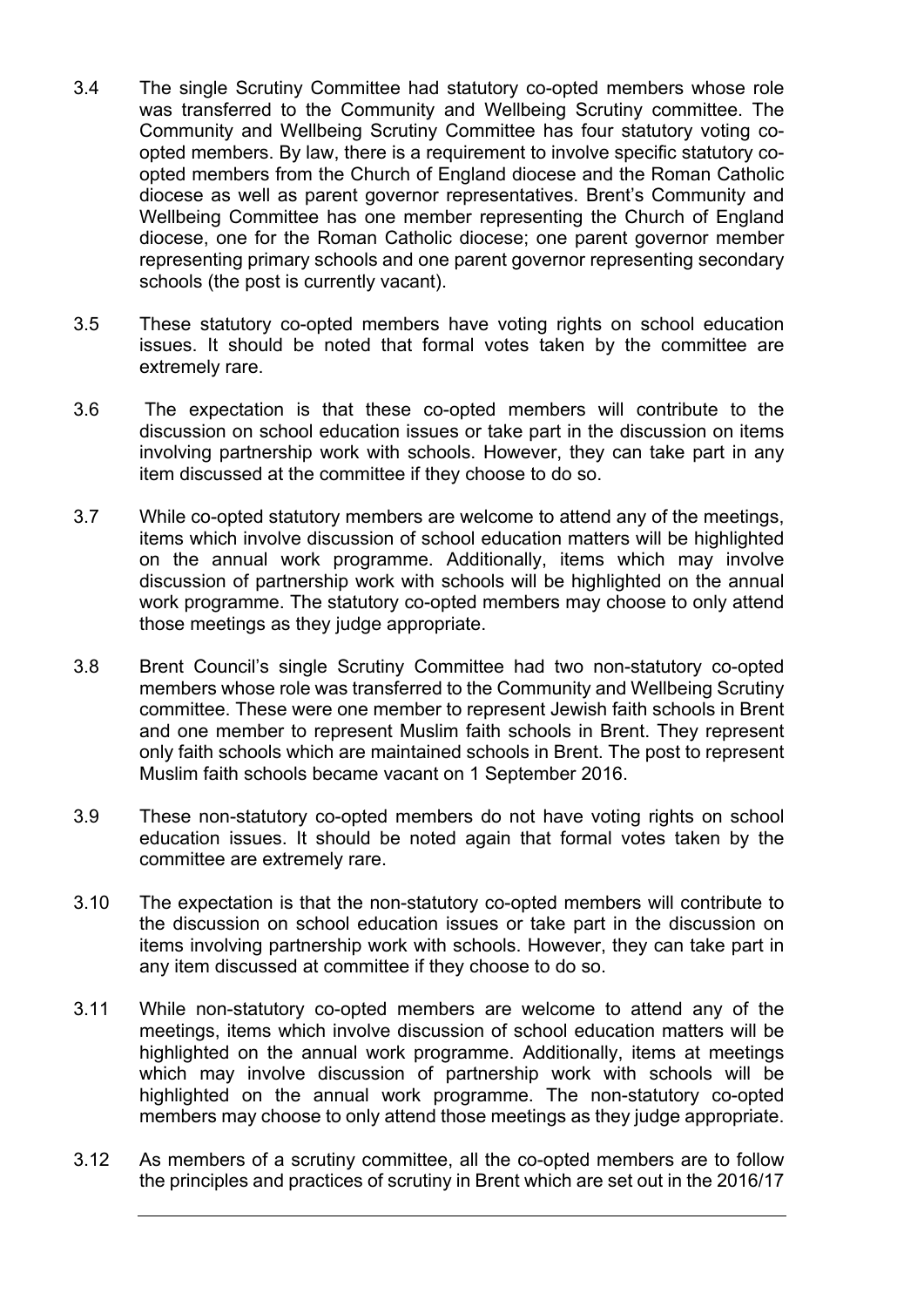Scrutiny Handbook. In short, scrutiny's function is to play a constructive role in holding Cabinet and its decision-making to account as well as the decisionmaking of external partner organisations for which a scrutiny committee has a remit.

# **4.0 Detail**

- 4.1 The statutory and non-statutory co-opted members will be involved in the work of the committee, including:
	- receiving electronic notification of the publication of committee agendas and minutes
	- invitations to pre-meetings
	- being able to suggest topics for potential inclusion on the annual scrutiny work programme.

They will also be offered support as provided to members such as training or support from the Scrutiny Officer for that committee.

- 4.2 Parent governor representatives are appointed from among parent governors in the borough. If a vacancy exists then it is advertised.
- 4.3 The procedure for appointing statutory members representing the Church of England is that their representative is nominated by the Diocesan Board of Education which covers the London borough of Brent. A representative for the Roman Catholic Diocese is nominated by the bishop of the diocese who covers the London borough of Brent and they are appointed by Full Council.
- 4.4 The procedure for non-statutory members representing Jewish faith schools and Muslim faith schools is that the appropriate body representing those faiths makes the nomination and then full council makes the appointment.
- 4.5 A statutory voting co-opted member must sign an undertaking agreeing to be bound by the Members' Code of Conduct and has register any interests which by the code they are required to. This is a legal requirement and failure to comply with the code's requirements can constitute a criminal offence.
- 4.6 Non-voting, non-statutory co-opted members also have to sign up to the code and comply with its requirements, but there is no risk of criminal sanctions.
- 4.7 The role profile of a co-opted member of the Community and Wellbeing Scrutiny Committee is set out in Appendix B.

## **5.0 Observers**

5.1 The Community and Wellbeing Scrutiny committee also has observers put forward by two organisations: Brent Youth Parliament and Brent Teachers' Association, which is made up of the recognised teaching trade unions.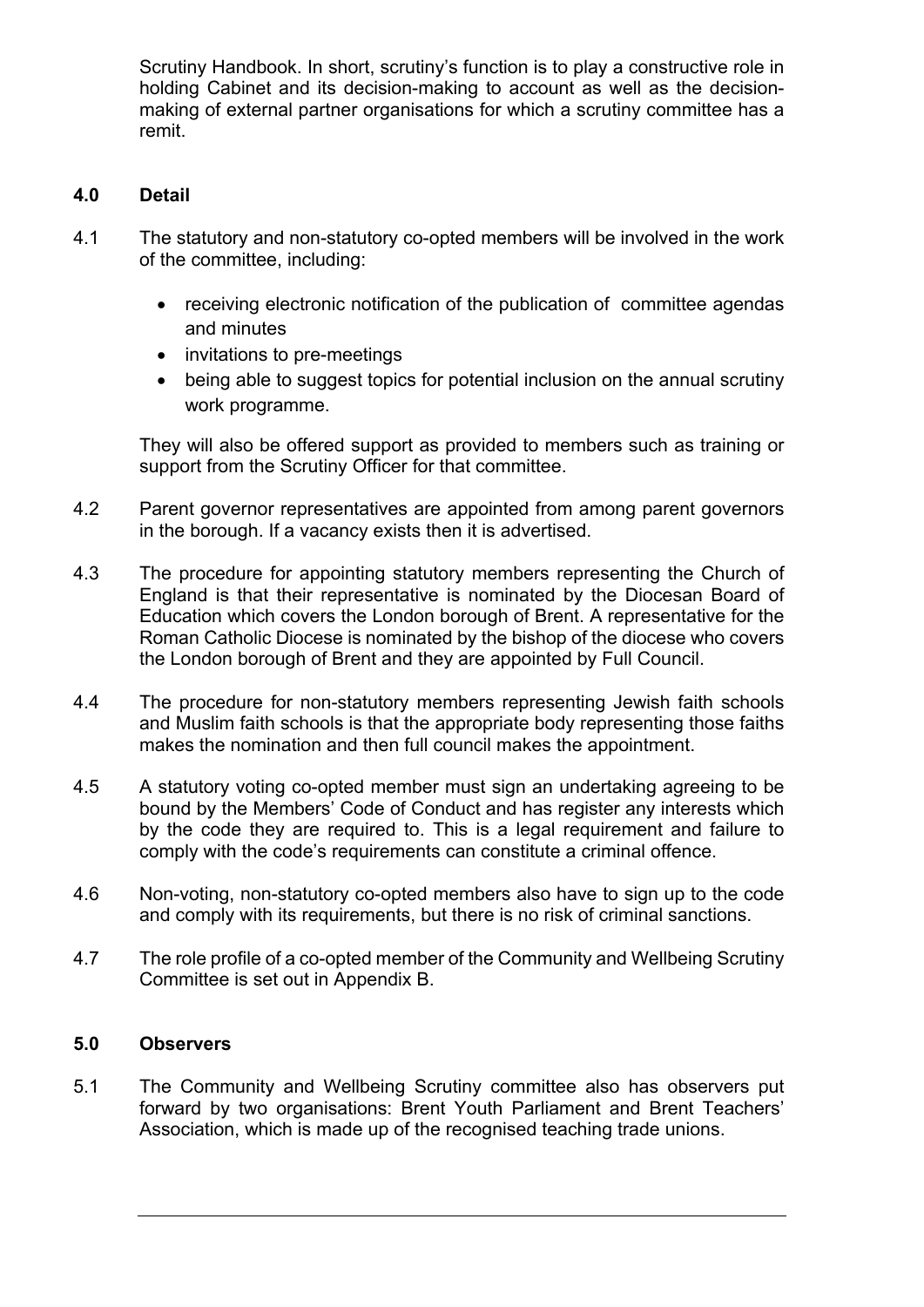5.2 Brent Youth Parliament and Brent Teachers' Association have four named members each, who can attend meetings of the Community and Wellbeing Scrutiny Committee as observers. They have no voting rights and may take part in the discussion only at the discretion of the committee chair. The names of the observers for 2016/17 are in Appendix A.

## **6.0 Financial Implications**

6.1 There are no immediate financial implications arising from this report.

## **7.0 Legal Implications**

7.1 There are no legal implications arising from this report. The relevant legislation is the Parent Governor Representatives (England) Regulations 2001; Local Government Act 2000; and the Localism Act 2011.

## **8.0 Diversity Implications**

8.1 There are no diversity implications immediately arising from this report.

## **Contact Officers**

Pascoe Sawyers Head of Policy and Partnerships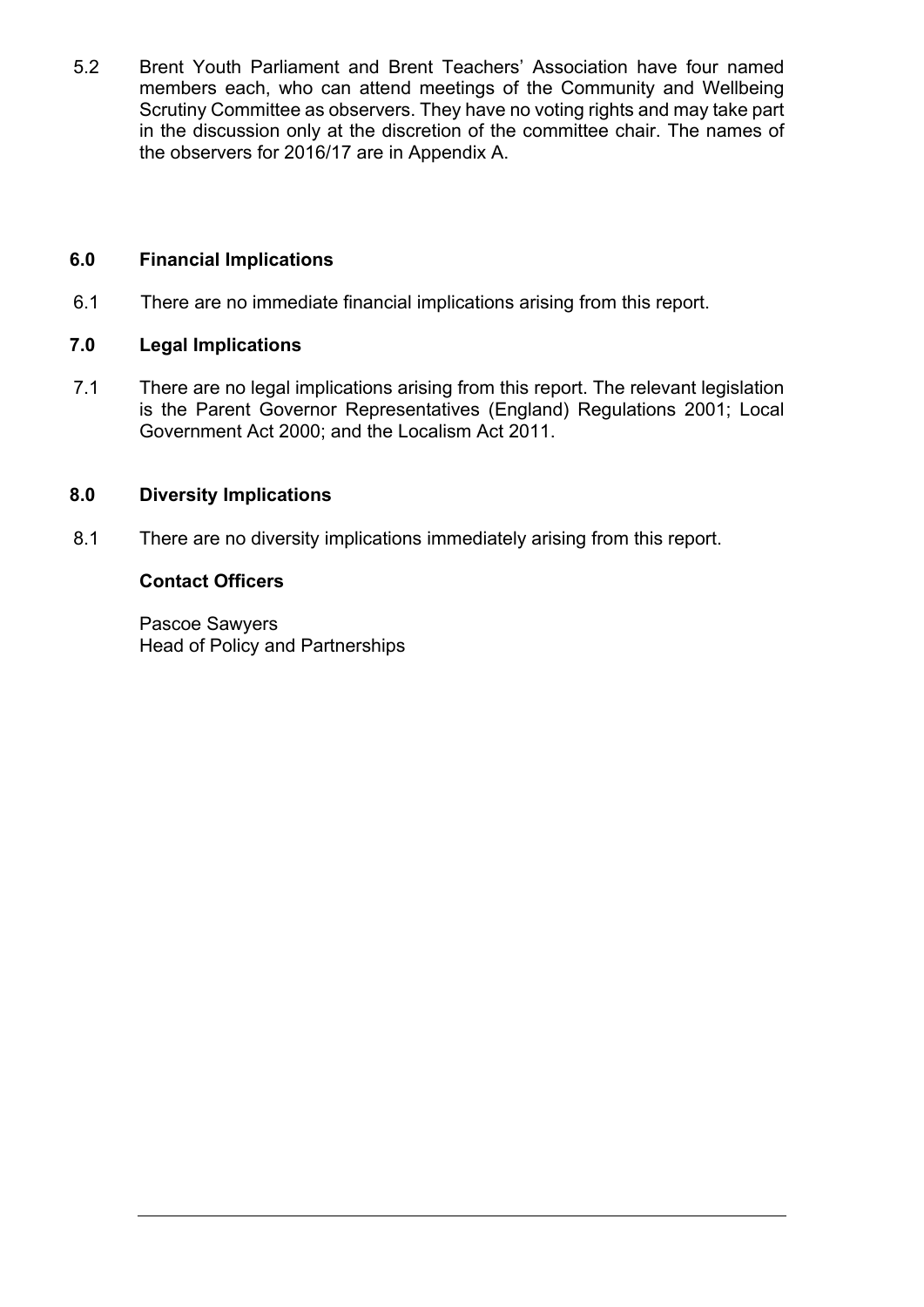## **APPENDIX A**

#### **Co-opted Members**

| <b>Representing</b>                  | Name of member                 | <b>Statutory</b> | <b>Voting on</b><br>education matters |
|--------------------------------------|--------------------------------|------------------|---------------------------------------|
| Church of England<br>Diocese schools | Mother<br>Christine<br>Cargill |                  |                                       |
| Roman Catholic<br>Diocese schools    | <b>Alloysius Frederick</b>     |                  |                                       |
| Secondary school<br>parent governors | <b>VACANT</b>                  |                  |                                       |
| Primary school<br>parent governors   | Iram Yaqub                     |                  |                                       |
| Jewish faith schools                 | Dr Jeff Levison                |                  |                                       |
| Muslim faith schools                 | <b>VACANT</b>                  |                  |                                       |

#### **Observers**

Harry Brown, Brent Teachers' Association Lesley Gouldbourne, Brent Teachers' Association Sotira Michael, Brent Teachers' Association Jean Roberts, Brent Teachers' Association

Dilan Dattani, Brent Youth Parliament Jai Patel, Brent Youth Parliament Shivani Trivedi, Brent Youth Parliament Leesha Varsani, Brent Youth Parliament

## **APPENDIX B**